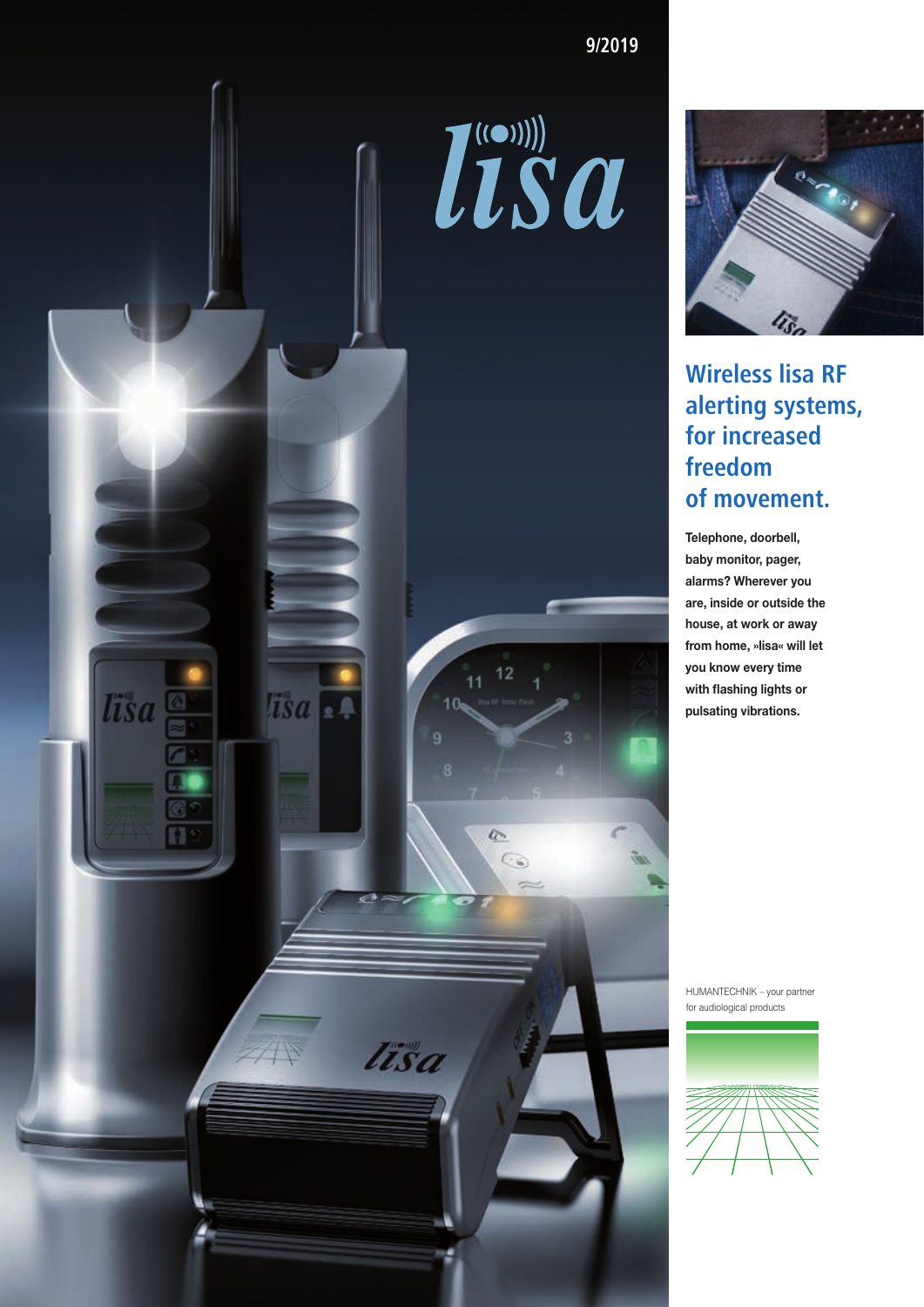

**Reliable and versatile, fixed or portable: »My lisa RF alerting system informs me whereever I am – within the house or its surrounding.«** 

> **Every signal reaches you reliably - at any time, everywhere in the house and garden.**

**»Our portable lisa receivers and transmitters accompany us also in our holidays. Therefore we miss no signal. Knowing this helps us to relax.«**

*Identify the signal source at a glance - understandable icons as well as different LED colors and flash rhythms give clear information.*

*lisa* signal systems are time-tested in helping people with hearing loss – especially at times when hearing systems are not worn, like at night: The *lisa* product range includes flashing and vibrating alarm clocks with the complete features of a *lisa* RF receiver unit for a reason.

*By using the plastic stand, you can position your lisa components even more freely.*



At home or in loud surroundings, for example at work, *lisa* gives you the assuring feeling of being reachable at any time.

#### **Up and running in next to no time**

*lisa* can be set on 10 different FM channels. Therefore several lisa systems can be utilized within the same building, for example social furnishings, tenements or hotels. Multi-channel transmitters are able to send signals to all receivers – an important feature for transmitting alarms concerning the entire building.

Installing a *lisa* system is done in just a few easy steps. Connect the transmitter to the sources of sound and switch on the receiver(s). That's all it takes to get your RF alerting system up and running.

# **Expansion included**

*lisa* grows in line with your needs. The *lisa* RF system range comprises transmitters for all the important signal sources. A wide choice of receivers allows you to receive *lisa* signals in one place or on the move.



# **You can wear the small** *lisa* **receiver all the time.**

- One, two or three **»***lisa* **RF smoke detectors«**
- Flashing alarm clock **»***lisa* **RF time flash«** or the digital alarm clock **»***lisa* **DS-2/RF«,** each one with full lisa receiver functions
- a vibrating pad.



You can carry the portable vibrating RF receiver around in your pocket or simply clip it to your clothes. You can move around freely, work in the garden or set the table on the patio. A strong vibrating signal will let you know when your guests are at the door.

# *lisa* **RF allows for several independent systems in the vicinity.**

*lisa* **sets - allround ready-to-use system bundles ...**

# **... for example** *lisa hotel Set*

Compiled for hotel visits or as a service for guests by the hotel management, the *lisa hotel set* makes sure you do not miss a signal when being on travels. The set consists of the »RF door push-button« (with door hanger), the flashing receiver alarm clock »*lisa* RF time flash« and the vibrating pad.



Possible upgrades are the **»RF smoke detector«** or the **»***lisa*  **alarmo«**, which recognizes the alarm sounds of all standard fire alarm systems and then sends an according signal to all active receivers within range.

#### **... for example the** *lisa smoke detector sets*

In contrast to buying the according units as single, the *lisa* **smoke detector sets** offer a significant price benefit. These fire alarm system bundles are not limited only to this application. They can be included into any existing lisa RF alerting system or can serve as a starter set for later expansion with further transmitters and receivers.

HUMANTECHNIK offers various sets. These consist of:

**lisa smoke detector sets**

![](_page_1_Picture_12.jpeg)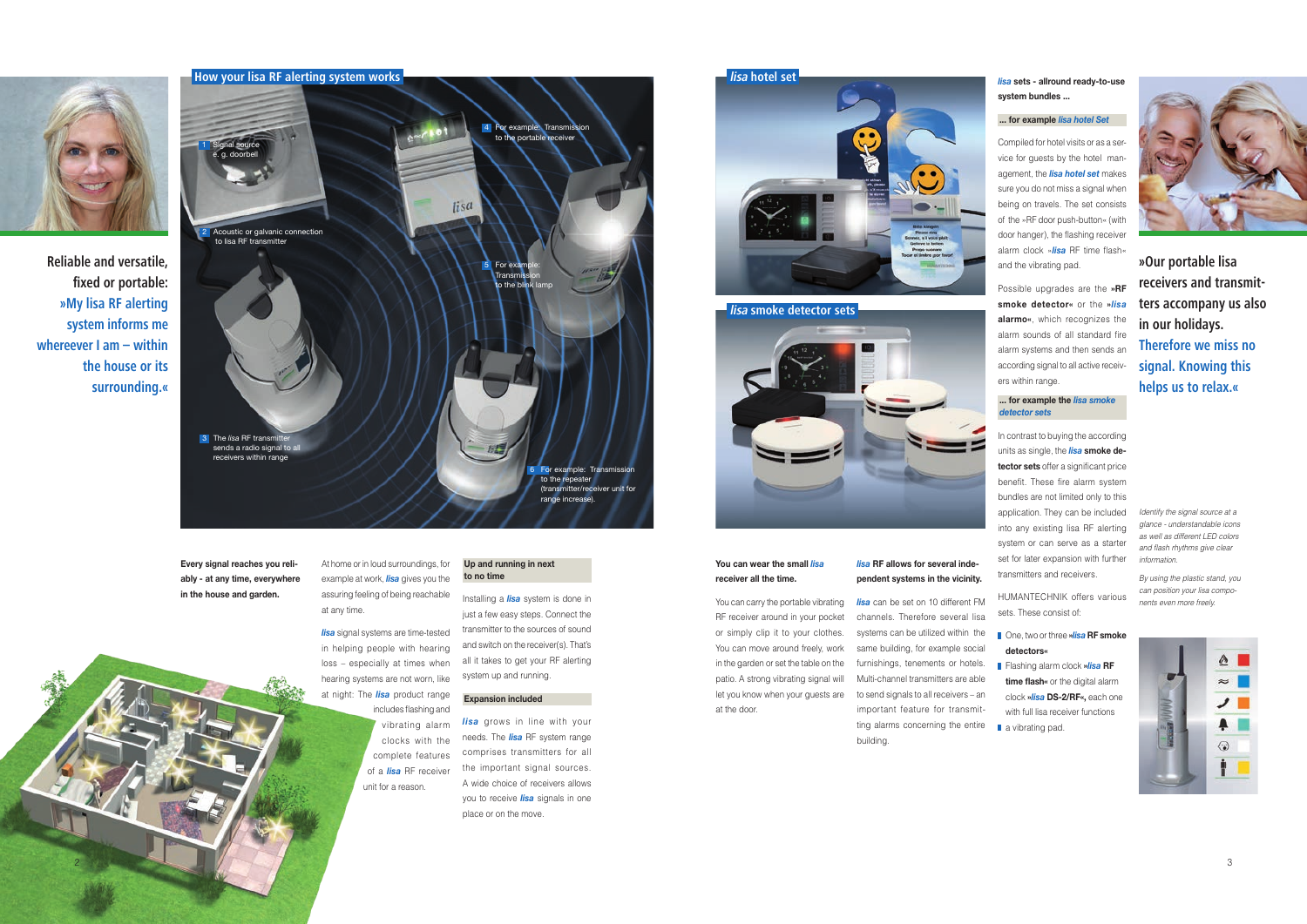![](_page_2_Picture_0.jpeg)

**»The product range offers transmitters for all important signal sources. I can for example see the ringing of the door-bell, even if I am speaking on the phone.«**

# **lisa RF transmitters\***

**1 RF telephone transmitter acoustic:** It is connected to the telephone via a special micro-phone cable.

**RF telephone transmitter** for direct connection to the telephone socket.

**2 RF doorbell transmitter acoustic:** Connected to the doorbell or the intercom system via a special microphone cable. A special cable also makes it possible to connect **»mona« RF doorbell transmitter direct** for two different doorbell signals – to be connected directly.

**6 RF smoke detector:** smoke development triggers an acoustic alert and an alarm signal is sent to the lisa receivers within range. Battery life is 10 years. Also available as a multi-channel (MC) version.

**3 RF baby cry transmitter:** registers the sound of a crying baby via an integrated microphone and then sends a signal. When including the video system **»mona«** (by means of a special cable), it allows *lisa* to serve as a convenient baby monitor.

**4 RF person call button:** transmits a »pager« signal at the push of a button.

**5 RF door push-button:** the »doorbell button« with a *lisa* RF signal.

> **11 RF** *lisa* **alarmo:** this acoustic monitor scans the environmental sound for patterns typical of

**12 iBell-2:** The alerting device for mobile phones indicates every incoming call and message with a running light. It can be connected with the *lisa* alerting system over the lisa RF acoustic telephone transmitter. Accessory alerting modules can also be linked.

**7 RF alarm transmitter /RF alarm transmitter acoustic** support the connection of different alarm sensors, such as a contact floor mat or water sensors.

**15 RF repeater:** Transceiver unit for signal range expansion – picks up the signal of the *lisa* RF transmitters, amplifies and resends them..

![](_page_2_Picture_30.jpeg)

**8 RF IR motion transmitter** detects the movement of approaching people and sends an according signal. Features an output for the connection of modules (Page 7: 10a, 10b, 10c)

**9 RF lisa Combi I:** telephone- and doorbell transmitter for direct connection, **RF** *lisa* **Combi II:** transmitter for

direct telephone connection and acoustic door-bell transmitter.

**10 RF Multi-channel alarm transmitter:** sends signals simultaneously to all the *lisa* RF channels, reaching all the receivers within transmission range. This is ideal when used in facilities which operate several *lisa* signalling systems at the same time.

mon *The audio/video monitoring* 

acoustic fire alarms. Upon recognizing an alarm, it sends a signal to the *lisa* receivers.

# **lisa converters**

Converters enable the use of the *lisa* RF and the *lisa* plug systems together.

**13 Converter** *lisa plug-to-RF* transmits signals from the plug system to *lisa* RF receivers.

**14 Converter** *lisa* **RF-to-plug:**  transmits the signals of the RF system to the *lisa* plug system receivers.

# **lisa RF repeaters**

**Versatile application: »As an entrepreneur I am not allowed to let a signal vanish into thin air. Extending the trans-mission range of my lisa system gives me reassurance - for example when having a lunch break in the garden.«**

#### *Acoustic connection:*

*A microphone is attached to the signal source. It detects the acoustic signal, such as the sound of the telephone ring, and relays it to the transmitter via a special cable. It, in turn, transmits the signal to the active lisa receivers by radio system »mona« adds.*

*\* all lisa transmitters, except »alarmo«, feature a pager button* 4 5

![](_page_2_Picture_2.jpeg)

![](_page_2_Picture_3.jpeg)

#### *Direct connection:*

*The transmitter is connected directly to the circuitry of the signal source by means of a cable. It detects electrical pulses from the sources and transmits a signal to the lisa receivers.*

*system »mona« adds live images to the possibilities of lisa.*

![](_page_2_Picture_36.jpeg)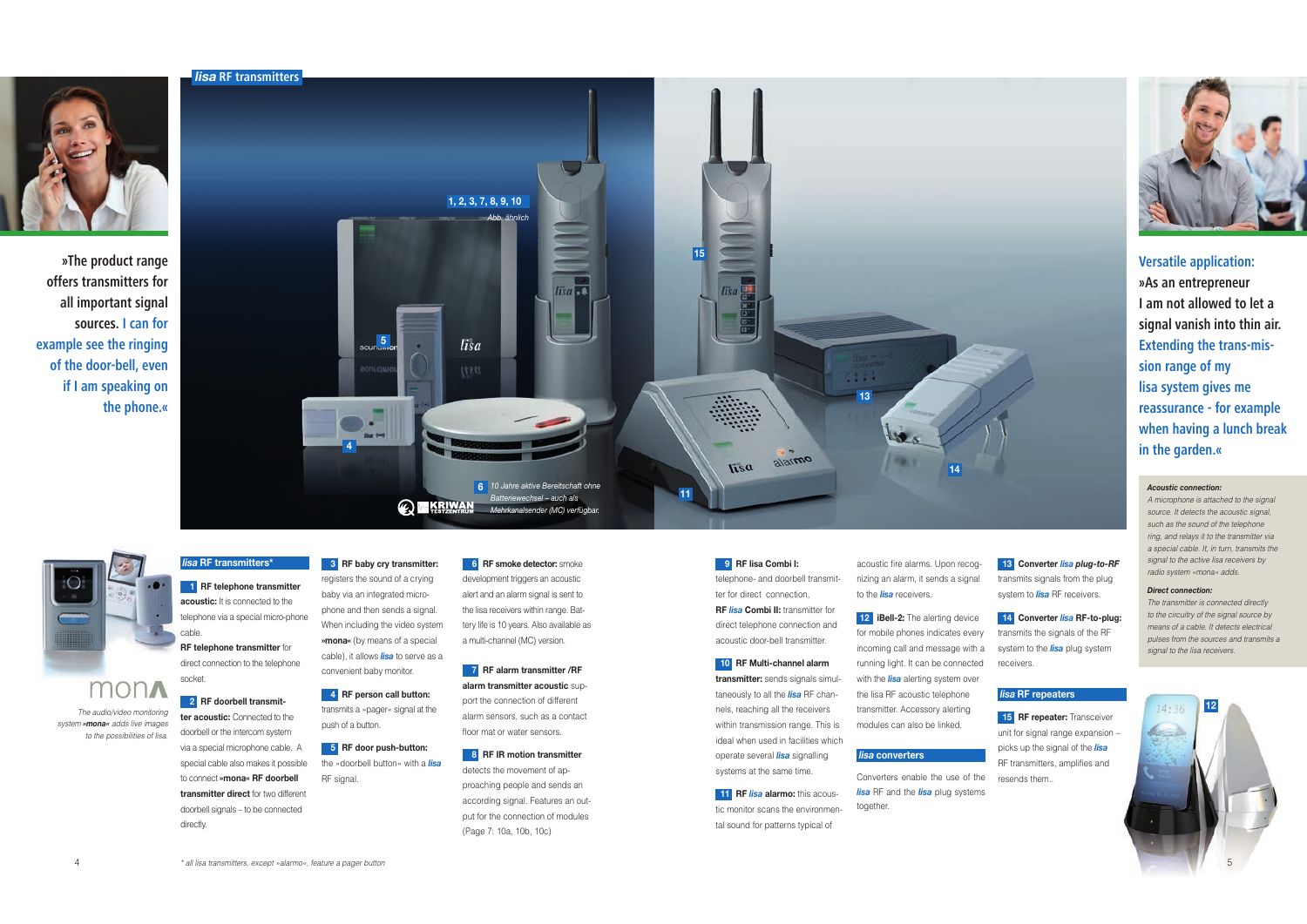![](_page_3_Picture_26.jpeg)

![](_page_3_Picture_0.jpeg)

**»The available receivers offer an enormous liberty of placement: For example the portable receiver, it is as moveable as myself, because I, discreetly carry it with me.«**

> *lisa* RF receiver signals vary depending on what is being signalled: bright flashes of light, vibration or sound. Colour-coded LEDs indicate the signal source.

#### **lisa RF receivers**

#### **1 RF portable receiver:**

features a possibilty of connecting signal indicator modules, such as the flash module, switch module (e.g. in combination with a lamp or a vibrating system), the acoustic module or the vibrating pad.

**2 RF plug-in flashing lamp:**  provides signals using bright flashes of light and the LED indicators.

**3 RF table flashing lamp:** Signals are given as bright flashes of light and by the LED display.

# **4 Battery-powered RF blink**

**lamp:** transmits signals independent of the mains, with sequences of blinking light and LED indication - available with white or red main signal light (operation also possible using special rechargeable battery).

**8** *lisa* **DS-1/RF**, the modular digital alarm clock, reports incoming lisa signals with an extrastrong sound generator and allows the connection of additional signal generator modules.

**9** *lisa* **DS-2/RF** light flashing alarm clock and full-fledged lisa RF receiver in one unit. Signal indication through bright LEDs and an extra loud beeper. Also allows the connection of additional signal indicator modules.

**5 RF flash lamp with outlet:** is powered by a regular mains outlet. It does not inhibit its use as it features an inbuilt outlet itself. Signals are indicated by strong light flashes and LEDs.

**6 Acoustic RF receiver:** Alerts with realistic sound like a ringing telephone, a doorbell or a crying baby (the volume is adjustable).

> **11** The *lisa* Gateway connects the *lisa* alerting system with an

**7** *lisa* **RF time flash:** Alarm clock with an intense flashing light and a six-coloured signal source indicator with large icons. switchable alarm sound, silent analogue quartz movement, dial illumination, and battery backup. It also has an output for the connection of additional signal indicator modules..

![](_page_3_Picture_19.jpeg)

**10****The additional signal indicator modules,** i.e. the flash module **(10 a)**, switch module (e.g. for use with a vibrating system or

**»My flashing alarm clock has all the features of a lisa receiver. Not only does it wake me on time, it also informs me if my baby is crying in the night.«**

*The units indicate a weak battery by means on an LED. On lisa transmitters, this LED serves also as a transmission status indicator.*

*You can easily recharge your portable vibrating RF receiver on the battery charging station: simply place the receiver on, and the charging process starts.*

a regular lamp) **(10 b)**, acoustic module **(10 c)** and the vibrating pad, can be connected to alarm clocks, as well as to the lisa RF flashing lamp, the RF table flashing lamp, the battery-powered RF flashing lamp and the portable vibrating RF receiver.

This way, *lisa* alerts are also available in networks and can be received by smartphone (Apple and Android) - basically all across the world. The free *lisa* app for smartphones is available from the according app stores.

**12 Set »lisa RF time flash«** This set has an attractive price and consists of the lisa receiver alarm clock »lisa RF time flash«, with alerting by flashes, loud alarm sound and event source indication and includes the vibrating pad.

![](_page_3_Picture_23.jpeg)

![](_page_3_Picture_2.jpeg)